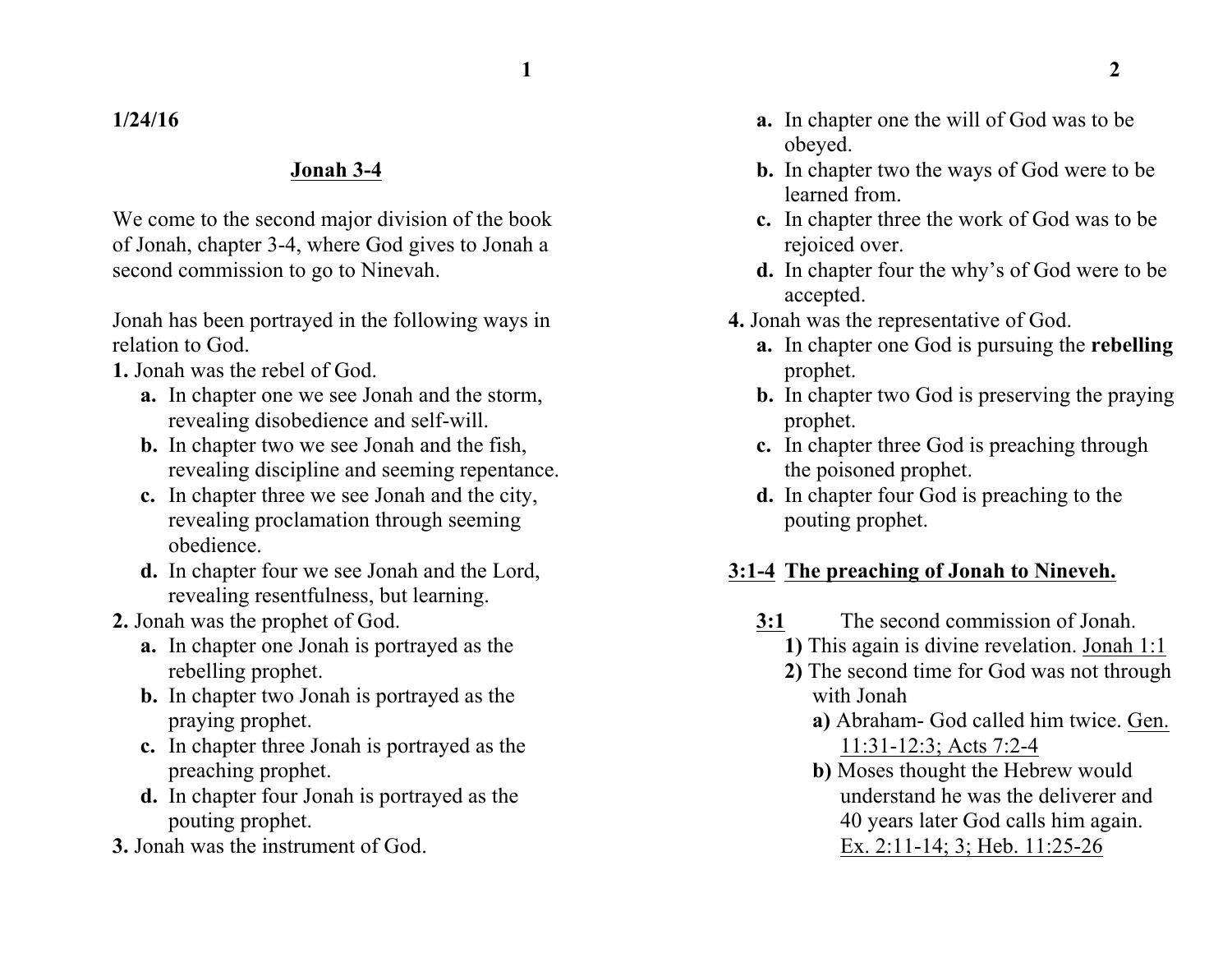- **c)** Peter denied the Jesus, but restores and re-commissioned him. Matt. 4:18-19; Lk. 22:34; Jn. 21:15-17
- **d)** John Mark left Paul and Barnabas on the first missionary journey, but at the end of Paul's life he says Mark was useful and calls for him. Acts 13:13; 2Tim. 4:11
	- **1))** Too often we think of God as one who cuts people off once we fail!
	- **2))** There is a caution that we should never mock or tempt God by making light of sin or disobedience.
- **3:2** The location is still Nineveh.
	- **1)** Arise, go and preach "qara" is the same word cry "qara" in first commission. Jonah 1:2
	- **2)** Jonah is to preach only what God tells him, not his ideas or desires!
	- **3)** Nineveh is the modern-day city of Mosul in Iraq.
- **3:3** The prophet Jonah obeyed God.
	- **1)** There was the city proper an four suburb cities around it.
		- **a)** Some say it means Jonah traveled 3 days to cross the city.
		- **b)** An exceeding great city in size, a three day journey is interpreted by some to

means Jonah traveled around the city, others through the city.

- **2)** The city was great in its wickedness. Jonah 1:2, 3
- **3:4** The prophet Jonah proclaimed God's message from the first day.
	- **1)** It contains only 8 words in English, five in Hebrew.
	- **2)** 40 days and Ninevah would be destroyed! \* 40 is the number of judgment, it rained for 40 days and nights, Israel wandered in the wilderness for 40 years, 40 stripes were to be given to a guilty man, 39 for mercy and Jesus was tempted after 40 days and nights.
- **3:5-10 The salvation of the people of Nineveh.**
	- **3:5** The people of Nineveh repented.
		- **1)** The people believed God.
			- **a)** God "elohim", Creator.
			- **b)** Faith comes by hearing God's word. Rom. 10:17
		- **2)** Their faith gave evidence of contrition and repentance.
			- **a)** Fasting and sackcloth was a sign of mourning and grief by denial and affliction, wearing the rough garments. Job 2:8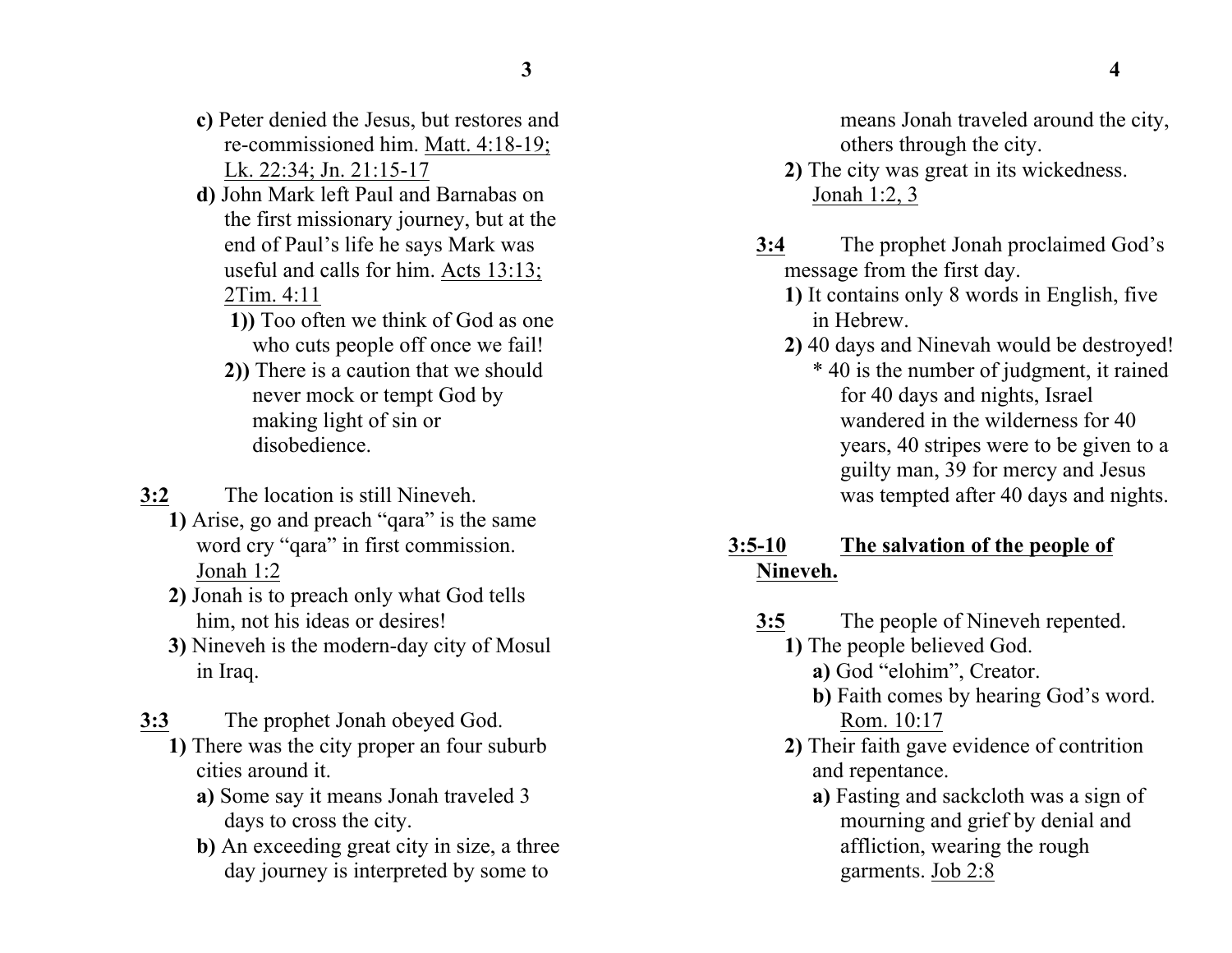- 
- **b)** The greatest to the least implies the whole of the populous.
- **3:6-9** The king also believed.
- **3:6** Hearing God's word the king humbled himself and repented.
- **3:7-8** The king's decree.
	- **1)** The king and the nobles declare a fast for all its citizens, including the beast of food and water. vs. 7 \* Denying self.
	- **2)** He declared man and beast to afflict themselves with sackcloth. vs. 8 **\* A** contrite heart. Ps. 51:17
	- **3)** He declared they were to cry mightily to God in repentance. vs. 8 (supplication)
	- **4)** He declared all to turn from his evil ways and the violence in his hand. vs. 8
		- **\*** Personal enablement.
		- **a)** Wickedness had come up before God. Jonah 1:2
		- **b)** The order is important, first repenting, then God enable a person to turn from sin.
- **3:9** The king repented and called all to repent on a maybe.
	- 1) "Who can tell if God will turn and relent."
- 2) This is the greatest miracle in the book of Jonah.
- **3)** Some have called the greatest revival, but Biblical revival is for God's people, who have become apathetic and passion for God and the lost, not non-believers. Ezra 9:9; Ps. 80:18; 85:6; Hos. 6:2
- **4)** The consequences of Revival is God's people have a passion for God and the overflow is a passion for lost souls.
- **5)** Evangelism is not revival, but Revival always results in evangelism to the lost.
- **3:10** The repentance of the people resulted in God repenting from the disaster He was going to bring on Ninevah.
	- **1)** Whenever we try to understand the repentance of God we need to be clear about certain things.
		- **a)** When God repents it doesn't mean the same as when man repents. Num. 23:19
		- **b)** Understanding the meaning of the word alone will not explain it.
		- **c)** The Scripture tells us that God changes not. Mal. 3:6
		- **d)** This is called an anthropomorphic term, human words or action ascribed to describe His actions, yet God does not have hands, an arm or eyes, but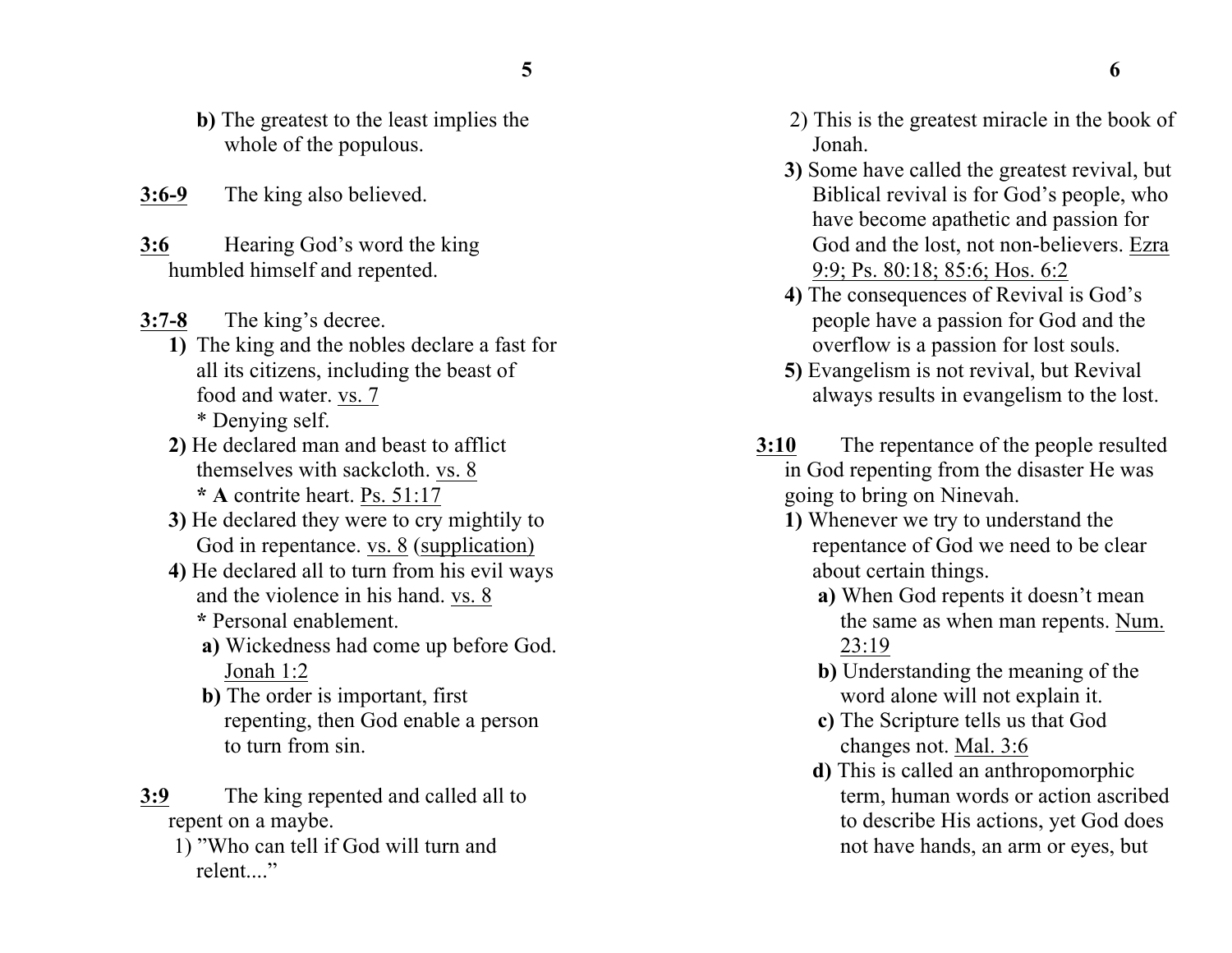used to communicate His involvement.

- **2)** God is holy and just and cannot violate His nature, therefore He has to deal with sin always.
	- **a)** He either judges the sin and the person for refusal to accept the provision of forgiveness.
	- **b)** Or He will judge the sin based on the persons response to the provision of forgiveness He has revealed. vs. 10a
		- **1))** Either way God has not changed, but the individual by his choice, God remains true to judge sin.
		- **2))** The illustration of the wind has been used to show God's repentance. If a person is going against the wind, his progress is difficult but if he turns and goes with the wind he receives the benefits.
		- **3))** The wind didn't change direction, but the individual!
		- **4))** Nineveh returned to her sin and destroyed by Babylon and Media 612 B.C. , this is 765 B.C. so 123 years later. Nah. 2:8-3:1-4
	- **c)** Jesus told the Pharisees, "The men of Nineveh will rise up in the judgment with this generation and condemn it, because they repented at the

preaching of Jonah; and indeed a greater than Jonah *is* here." Matt. 12:41

## **4:1-5 The displeasure of Jonah.**

- **4:1** The displeasure of Jonah was with God.
	- **1)** Literally, it was evil to Jonah & became angry.
	- **2)** It reveals that his repentance was not of the heart but of the head only.
		- **a)** His hate for the Ninevites of chapter one is still there.
		- **b)** His repentance in the belly of the whale was partial in chapter two.
		- **c)** God was trying to revive Jonah's hateful heart.
	- **3)** It reveals that outward obedience in dedication and devotion to God will be used by God to benefit others even while inward rebellion of the man destroys him.

\* His bad attitude tainted God's good work and saw only sour grapes.

- **4)** It reveals that you may have a gift and call of the Spirit, but not be open to the fruit of the Spirit, agape love. Gal. 5:22
	- **a)** It begins with a life of hypocrisy and it progresses to a life of duplicity where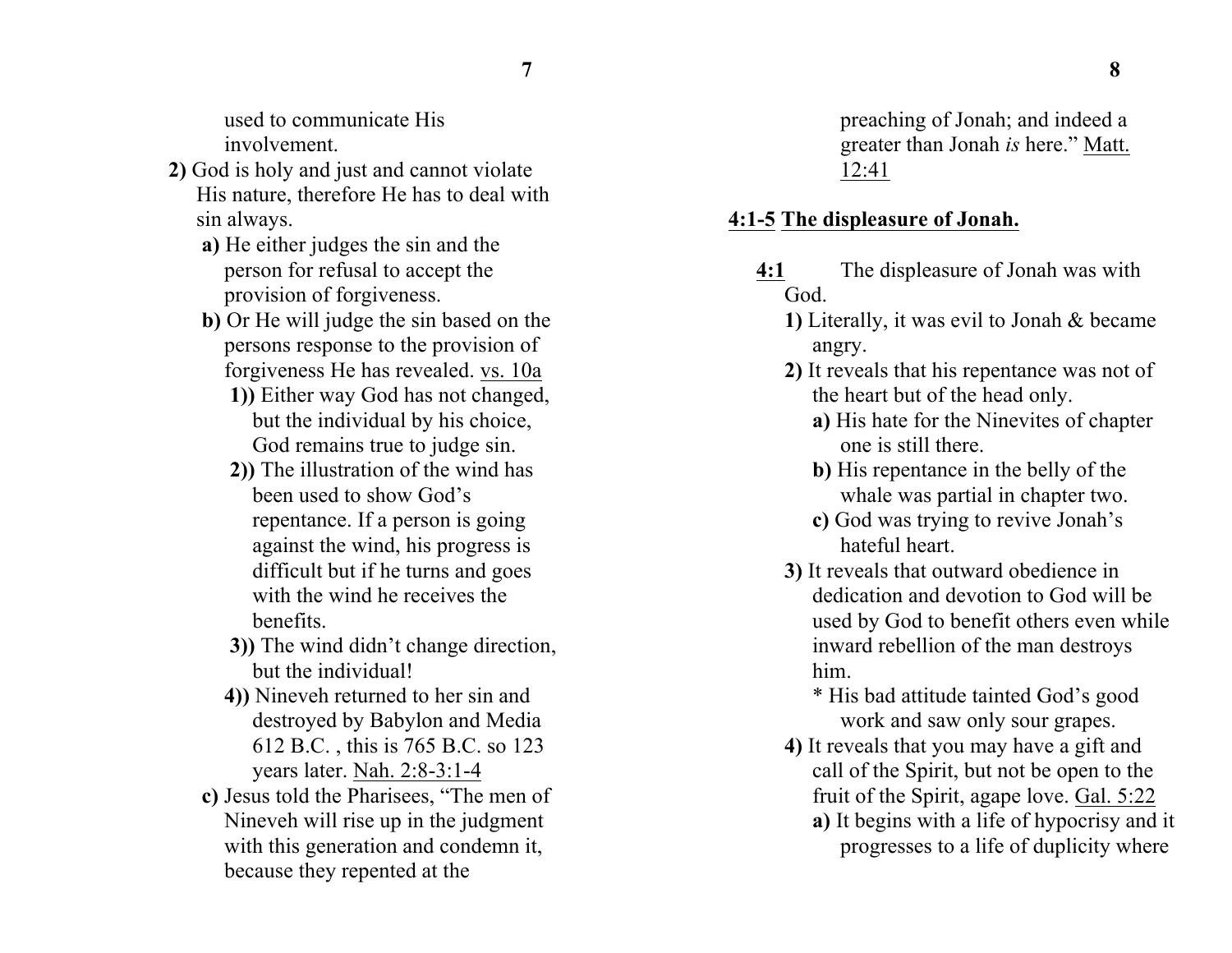you are living two lives & you believe you are right!

- **b)** Jesus proclaimed judgment over Jerusalem, but His heart was broken. Matt. 23:37-39
- **4:2** The prayer of Jonah revealed why he ran to Tarshish.
	- **1)** He tries to blame God for his sin. \* Was not this what I said...
	- **2)** He knew his God, but wasn't like his God.
		- **a)** Gracious means benevolent.
		- **b)** Merciful means compassionate.
		- **c)** Slow to anger means patient.
		- **d)** Abundant in lovingkindness means steadfast love.
		- **e**) Resulting in one who relents from doing harm! Foregiving, rather than judging.
			- \* If the conditions of repentance are not met, judgment will fall. Jonah 3:10; Ex. 32:14; 34:6; Joel 2:13

**4:3** The bitter heart of Jonah.

**1)** Jonah's hate was so great and his vengeance so desired that he asked God to bring death to him.

\* Elijah asked the same, as he ran from Jezebel. 1Kings 19:4

- **2)** The one's he hated were forgiven, rather than punished.
- **3)** His reputation and his prestige as a prophet who pronounced doom had been seemingly marred. (Pride)
- **4)** He would have to appropriate God's grace to accept God's grace for others.
- **4:4** The self-revealing question. **1)** Are you justified in your anger Jonah?
	- **2)** Jonah is like the older brother of the prodigal, who was not saved.
	- **3)** Jonah is angry at God.
- **4:5** The answered of Jonah to God is by his actions.
	- \* Yes, they deserved to die!
	- **1)** He went out of the city.
		- \* This is the same as Tarshish, from the presence of the Lord, for God was in the city, but Jonah wanted no part of it.
	- **2)** He sat on the east side of the city.
		- \* Jonah is pouting because things didn't turn out his way.
	- **3)** He made himself a shelter to shade himself.
		- \* He was only concerned about himself.
	- **4)** He believed God might still destroy the city.
		- \*This gave him a glimmer of hope of vengeance.